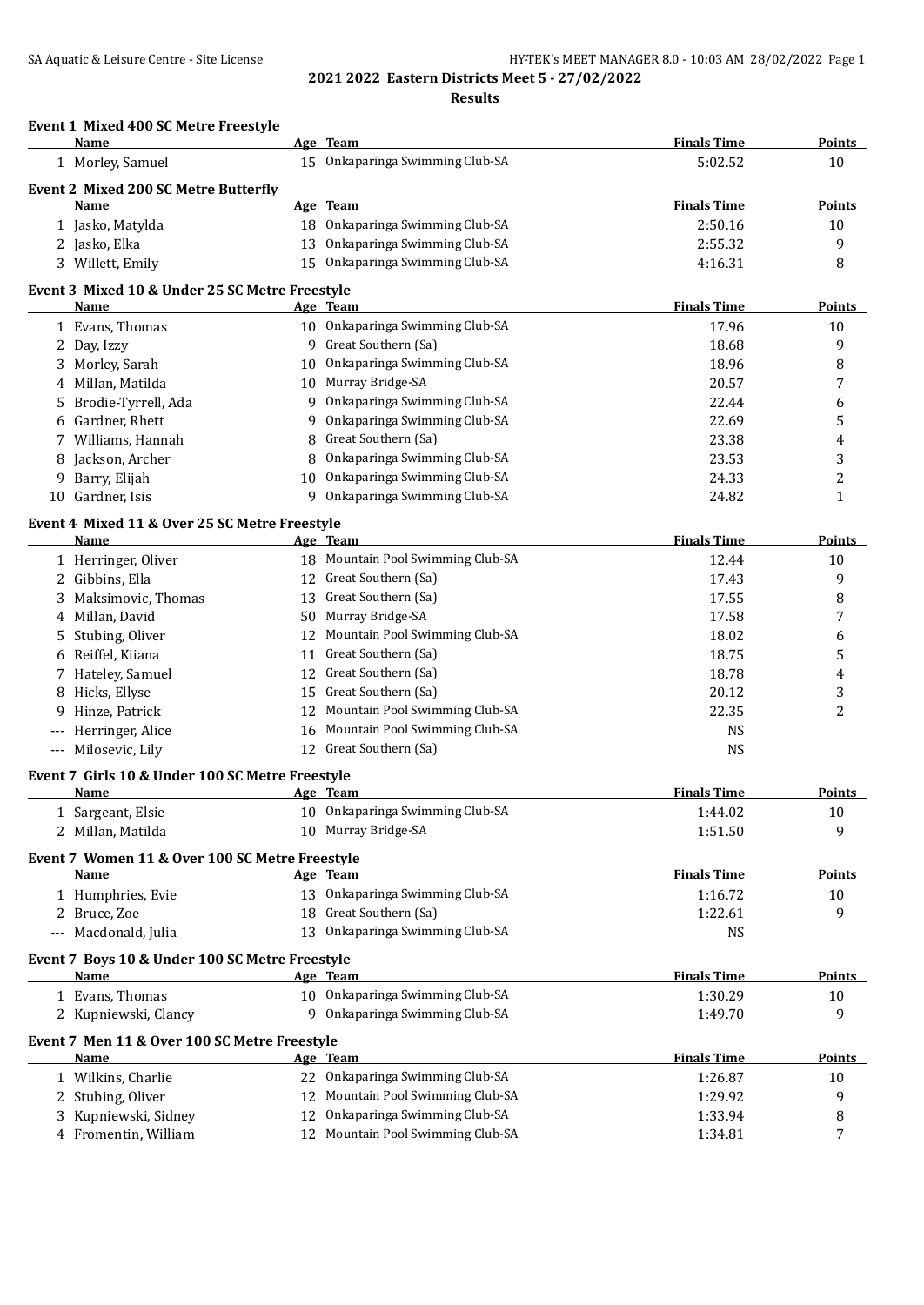# SA Aquatic & Leisure Centre - Site License **HY-TEK's MEET MANAGER 8.0 - 10:03 AM 28/02/2022** Page 2

**2021 2022 Eastern Districts Meet 5 - 27/02/2022**

### **Results**

|          | (Event 7 Men 11 & Over 100 SC Metre Freestyle) |    |                                   |                    |               |
|----------|------------------------------------------------|----|-----------------------------------|--------------------|---------------|
|          | Name                                           |    | Age Team                          | <b>Finals Time</b> | <b>Points</b> |
|          | 5 Kupniewski, Harvey                           |    | 12 Onkaparinga Swimming Club-SA   | 1:43.31            | 6             |
|          | Event 8 Mixed 10 & Under 50 SC Metre Freestyle |    |                                   |                    |               |
|          | Name                                           |    | Age Team                          | <b>Finals Time</b> | <b>Points</b> |
|          | 1 Day, Izzy                                    |    | 9 Great Southern (Sa)             | 40.95              | 10            |
|          | 2 Sargeant, Elsie                              |    | 10 Onkaparinga Swimming Club-SA   | 45.43              | 9             |
|          | 3 Williams, Hannah                             |    | 8 Great Southern (Sa)             | 52.77              | 8             |
|          | 4 Kupniewski, Clancy                           |    | 9 Onkaparinga Swimming Club-SA    | 52.79              | 7             |
|          | 5 Jackson, Archer                              |    | 8 Onkaparinga Swimming Club-SA    | 55.22              | 6             |
|          | 6 Barry, Elijah                                |    | 10 Onkaparinga Swimming Club-SA   | 55.62              | 5             |
|          | Event 9 Mixed 11 & Over 50 SC Metre Freestyle  |    |                                   |                    |               |
|          | Name                                           |    | Age Team                          | <b>Finals Time</b> | <b>Points</b> |
|          | 1 Cafarella, Brad                              |    | 15 Onkaparinga Swimming Club-SA   | 28.93              | 10            |
|          | 2 Roberts, Fox                                 |    | 14 Onkaparinga Swimming Club-SA   | 32.13              | 9             |
|          | 3 Jasko, Mikaela                               |    | 16 Onkaparinga Swimming Club-SA   | 33.09              | 8             |
|          | 4 Pashley, Fraser                              |    | 12 Onkaparinga Swimming Club-SA   | 33.11              | 7             |
|          | 5 McKenna, Zoe                                 | 12 | Onkaparinga Swimming Club-SA      | 33.25              | 6             |
|          | 6 Willett, Isabel                              | 15 | Onkaparinga Swimming Club-SA      | 33.68              | 5             |
|          | 7 Jasko, Elka                                  | 13 | Onkaparinga Swimming Club-SA      | 34.54              | 4             |
|          | 8 Evans, Charlotte                             | 13 | Onkaparinga Swimming Club-SA      | 34.66              | 3             |
|          | 9 Sargeant, Maeve                              | 12 | Onkaparinga Swimming Club-SA      | 35.30              | 2             |
|          | 10 Roberts, Hunter                             | 12 | Onkaparinga Swimming Club-SA      | 35.41              | $\mathbf 1$   |
|          | 11 Burley, Lucy                                | 17 | Onkaparinga Swimming Club-SA      | 36.34              |               |
|          | 12 Bruce, Zoe                                  |    | 18 Great Southern (Sa)            | 37.60              |               |
|          | 13 Stubing, Oliver                             |    | 12 Mountain Pool Swimming Club-SA | 38.84              |               |
|          | 14 Gibbins, Ella                               | 12 | Great Southern (Sa)               | 39.19              |               |
|          | 15 Millan, David                               |    | 50 Murray Bridge-SA               | 41.01              |               |
|          | 16 Hudson, Isabella                            | 12 | Great Southern (Sa)               | 41.49              |               |
|          | 17 Kupniewski, Sidney                          | 12 | Onkaparinga Swimming Club-SA      | 42.85              |               |
|          | 18 Mitchell, Hayley                            | 13 | Great Southern (Sa)               | 43.04              |               |
|          | 19 Hicks, Ellyse                               |    | 15 Great Southern (Sa)            | 43.59              |               |
|          | 20 Hateley, Samuel                             |    | 12 Great Southern (Sa)            | 44.20              |               |
|          | 21 Mitchell, Chloe                             |    | 13 Great Southern (Sa)            | 45.15              |               |
|          | 22 Gardner, Piper                              | 11 | Onkaparinga Swimming Club-SA      | 47.04              |               |
| 23       | Kupniewski, Harvey                             | 12 | Onkaparinga Swimming Club-SA      | 48.48              |               |
|          | 24 Marsh, Samuel                               | 11 | Mountain Pool Swimming Club-SA    | 48.73              |               |
| 25       | Taylor, Zara                                   | 26 | Great Southern (Sa)               | 50.56              |               |
|          | 26 Hinze, Patrick                              | 12 | Mountain Pool Swimming Club-SA    | 56.66              |               |
| $\cdots$ | Newman, Ella                                   |    | 14 Mountain Pool Swimming Club-SA | NS                 |               |
|          | Milosevic, Lily                                |    | 12 Great Southern (Sa)            | <b>NS</b>          |               |
| $---$    | Marshall, Alice                                |    | 12 Mountain Pool Swimming Club-SA | <b>NS</b>          |               |

### **Event 10 Mixed 10 & Under 25 SC Metre Butterfly**

| Name                                       |                 | Age Team                        | <b>Finals Time</b> | <b>Points</b> |
|--------------------------------------------|-----------------|---------------------------------|--------------------|---------------|
| 1 Evans, Thomas                            |                 | 10 Onkaparinga Swimming Club-SA | 24.57              | 10            |
| 2 Morley, Sarah                            |                 | 10 Onkaparinga Swimming Club-SA | 25.28              | 9             |
| 3 Millan, Matilda                          |                 | 10 Murray Bridge-SA             | 27.85              | 8             |
| 4 Barry, Elijah                            |                 | 10 Onkaparinga Swimming Club-SA | 33.96              |               |
|                                            |                 |                                 |                    |               |
| Event 11 Mixed 11-29 25 SC Metre Butterfly |                 |                                 |                    |               |
| <b>Name</b>                                |                 | Age Team                        | <b>Finals Time</b> | <b>Points</b> |
| 1 Stubing, Oliver                          | 12 <sup>1</sup> | Mountain Pool Swimming Club-SA  | 21.83              | 10            |
| 2 Maksimovic, Thomas                       |                 | 13 Great Southern (Sa)          | 22.84              | 9             |
| 3 Hicks, Ellyse                            |                 | 15 Great Southern (Sa)          | 24.59              | 8             |

--- Macdonald, Julia 13 Onkaparinga Swimming Club-SA NS --- Kemp, Samuel 16 Onkaparinga Swimming Club-SA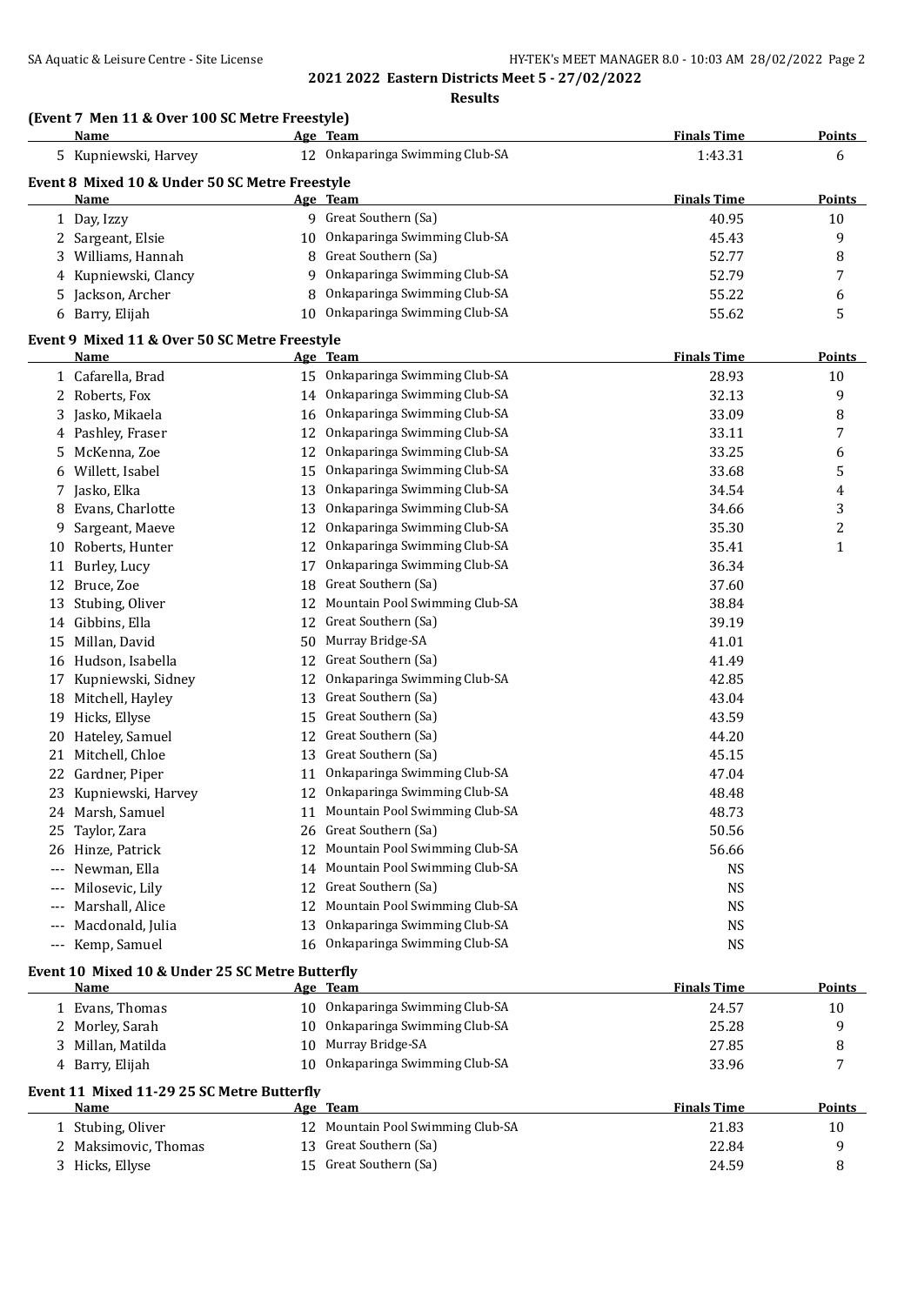**2021 2022 Eastern Districts Meet 5 - 27/02/2022**

**Results**

|       | Name                                             |    | Age Team                                    | <b>Finals Time</b> | <b>Points</b> |
|-------|--------------------------------------------------|----|---------------------------------------------|--------------------|---------------|
|       | --- Kemp, Samuel                                 |    | 16 Onkaparinga Swimming Club-SA             | <b>NS</b>          |               |
|       | Event 14 Mixed 11 & Over 100 SC Metre Butterfly  |    |                                             |                    |               |
|       | <b>Name</b>                                      |    | Age Team                                    | <b>Finals Time</b> | Points        |
|       | 1 Jasko, Mikaela                                 |    | 16 Onkaparinga Swimming Club-SA             | 1:22.86            | 10            |
|       | Event 16 Women 11 & Over 50 SC Metre Butterfly   |    |                                             |                    |               |
|       | Name                                             |    | Age Team                                    | <b>Finals Time</b> | <b>Points</b> |
|       | 1 Jasko, Matylda                                 |    | 18 Onkaparinga Swimming Club-SA             | 34.63              | 10            |
|       | 2 Jasko, Elka                                    |    | 13 Onkaparinga Swimming Club-SA             | 38.80              | 9             |
|       | 3 Willett, Isabel                                |    | 15 Onkaparinga Swimming Club-SA             | 39.91              | 8             |
|       | 4 Evans, Charlotte                               |    | 13 Onkaparinga Swimming Club-SA             | 41.97              | 7             |
|       | 5 Mugford, Miley                                 |    | 11 Onkaparinga Swimming Club-SA             | 47.44              | 6             |
|       | 6 Macdonald, Lauren                              |    | 11 Onkaparinga Swimming Club-SA             | 54.62              | 5             |
|       | 7 Willett, Emily                                 |    | 15 Onkaparinga Swimming Club-SA             | 55.61              | 4             |
|       | 8 Hammond, Elizabeth                             |    | 11 Mountain Pool Swimming Club-SA           | 1:00.97            | 3             |
| $---$ | Newman, Ella                                     |    | 14 Mountain Pool Swimming Club-SA           | <b>NS</b>          |               |
| $---$ | Marshall, Alice                                  |    | 12 Mountain Pool Swimming Club-SA           | <b>NS</b>          |               |
|       | --- Macdonald, Julia                             | 13 | Onkaparinga Swimming Club-SA                | <b>NS</b>          |               |
|       | Event 16 Boys 10 & Under 50 SC Metre Butterfly   |    |                                             |                    |               |
|       | Name                                             |    | Age Team                                    | <b>Finals Time</b> | <b>Points</b> |
|       | 1 Kupniewski, Clancy                             |    | 9 Onkaparinga Swimming Club-SA              | 1:10.21            | 10            |
|       | Event 16 Men 11 & Over 50 SC Metre Butterfly     |    |                                             |                    |               |
|       | Name                                             |    | <u>Age Team</u>                             | <b>Finals Time</b> | Points        |
|       | 1 Herringer, Oliver                              |    | 18 Mountain Pool Swimming Club-SA           | 31.23              | 10            |
|       | 2 Pashley, Fraser                                |    | 12 Onkaparinga Swimming Club-SA             | 44.30              | 9             |
|       | Kupniewski, Sidney                               |    | 12 Onkaparinga Swimming Club-SA             | 57.23              | 8             |
|       | 4 Kupniewski, Harvey                             |    | 12 Onkaparinga Swimming Club-SA             | 1:05.73            | 7             |
|       | --- Marsh, Samuel                                |    | 11 Mountain Pool Swimming Club-SA           | DQ                 |               |
|       | Alternating movement of legs or feet             |    |                                             |                    |               |
|       | Event 17 Mixed 10 & Under 25 SC Metre Backstroke |    |                                             |                    |               |
|       | <b>Name</b>                                      |    | Age Team                                    | <b>Finals Time</b> | <b>Points</b> |
|       | 1 Day, Izzy                                      |    | 9 Great Southern (Sa)                       | 22.91              | 10            |
|       | 2 Evans, Thomas                                  |    | 10 Onkaparinga Swimming Club-SA             |                    |               |
|       |                                                  |    |                                             | 24.14              | 9             |
|       | 3 Gardner, Rhett                                 |    | 9 Onkaparinga Swimming Club-SA              | 25.19              | 8             |
| 4     | Morley, Sarah                                    |    | Onkaparinga Swimming Club-SA                | 26.91              |               |
| 5.    | Williams, Hannah                                 | 8  | Great Southern (Sa)                         | 27.28              | 6             |
|       | 6 Gardner, Isis                                  | 9  | Onkaparinga Swimming Club-SA                | 27.93              | 5             |
| 7     | Barry, Elijah                                    | 10 | Onkaparinga Swimming Club-SA                | 29.42              | 4             |
|       | 8 Jackson, Archer                                | 8  | Onkaparinga Swimming Club-SA                | 32.97              | 3             |
|       | Event 18 Mixed 11-29 25 SC Metre Backstroke      |    |                                             |                    |               |
|       | Name                                             |    | Age Team                                    | <b>Finals Time</b> | Points        |
|       | 1 Hateley, Samuel                                |    | 12 Great Southern (Sa)                      | 22.18              | 10            |
|       | 2 Gibbins, Ella                                  | 12 | Great Southern (Sa)                         | 23.00              | 9             |
| 3     | Hudson, Isabella                                 | 12 | Great Southern (Sa)                         | 23.54              | 8             |
| 4     | Reiffel, Kiiana                                  | 11 | Great Southern (Sa)                         | 24.32              | 7             |
| 5     | Hicks, Ellyse                                    | 15 | Great Southern (Sa)                         | 24.68              | 6             |
| 6     | Mitchell, Hayley                                 | 13 | Great Southern (Sa)                         | 25.28              | 5             |
| 7     | Mitchell, Chloe                                  | 13 | Great Southern (Sa)                         | 28.21              | 4             |
|       | 8 Hinze, Patrick                                 |    | 12 Mountain Pool Swimming Club-SA           | 28.35              | 3             |
|       | Event 21 Mixed 11 & Over 100 SC Metre Backstroke |    |                                             |                    |               |
|       | Name                                             |    | Age Team<br>14 Onkaparinga Swimming Club-SA | <b>Finals Time</b> | <b>Points</b> |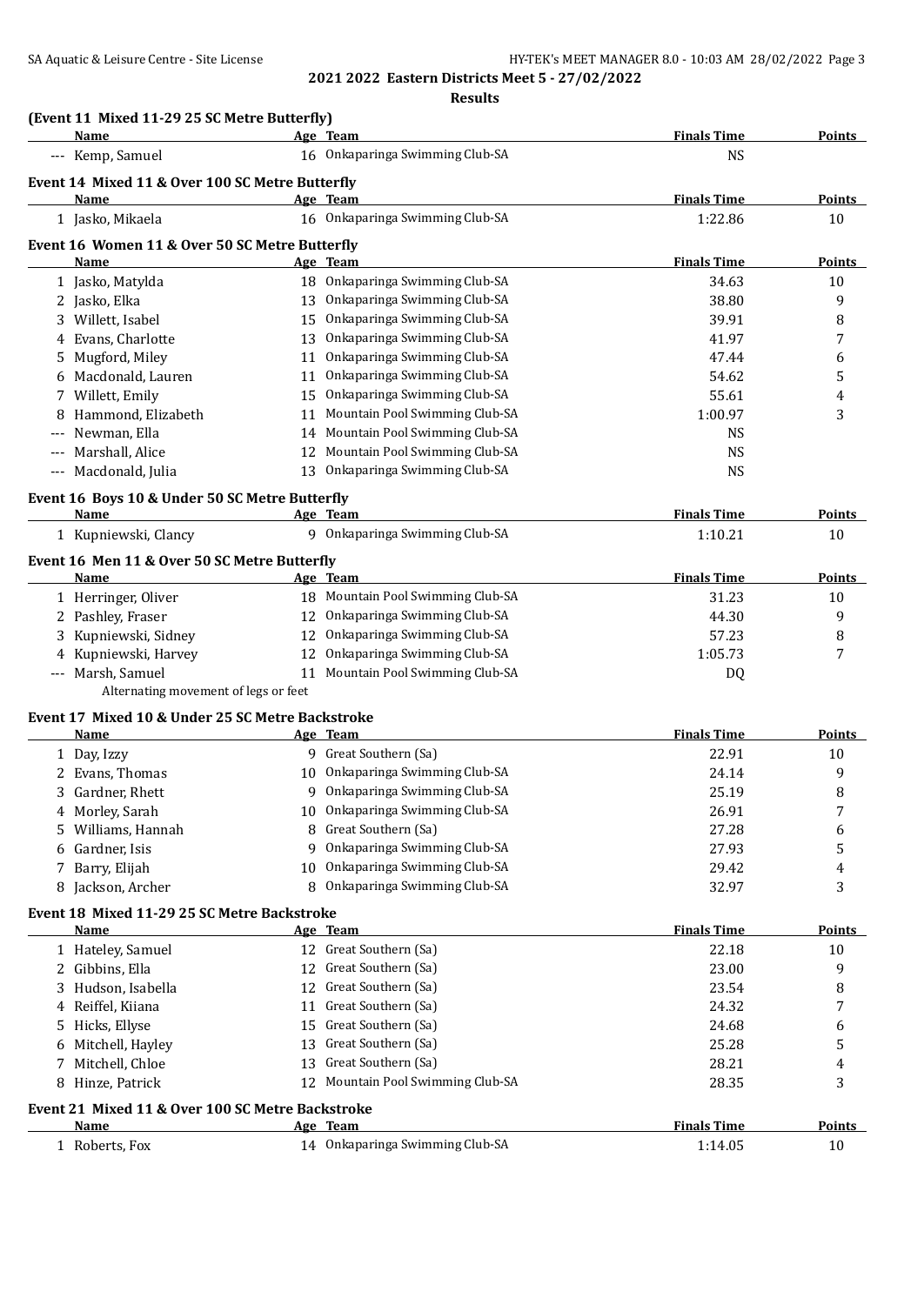**2021 2022 Eastern Districts Meet 5 - 27/02/2022**

**Results**

# **(Event 21 Mixed 11 & Over 100 SC Metre Backstroke)**

|       | <b>Name</b>                                                       |    | Age Team                          | <b>Finals Time</b> | <b>Points</b> |
|-------|-------------------------------------------------------------------|----|-----------------------------------|--------------------|---------------|
|       | 2 Humphries, Evie                                                 |    | 13 Onkaparinga Swimming Club-SA   | 1:30.64            | 9             |
| 3     | Bruce, Zoe                                                        |    | 18 Great Southern (Sa)            | 1:31.64            | 8             |
| 4     | Burley, Gemma                                                     |    | 15 Onkaparinga Swimming Club-SA   | 1:32.40            | 7             |
| 5     | Macdonald, Lauren                                                 |    | 11 Onkaparinga Swimming Club-SA   | 1:59.86            | 6             |
| $---$ | Fromentin, William                                                |    | 12 Mountain Pool Swimming Club-SA | DQ                 |               |
|       | Swimmer not on back upon leaving the wall after the turn          |    |                                   |                    |               |
|       | --- Hammond, Elizabeth                                            |    | 11 Mountain Pool Swimming Club-SA | DQ                 |               |
|       | Swimmer left position on the back other than to initiate the turn |    |                                   |                    |               |
|       | --- Macdonald, Julia                                              |    | 13 Onkaparinga Swimming Club-SA   | <b>NS</b>          |               |
|       | Event 23 Girls 10 & Under 50 SC Metre Backstroke                  |    |                                   |                    |               |
|       | Name                                                              |    | Age Team                          | <b>Finals Time</b> | <b>Points</b> |
|       | 1 Day, Izzy                                                       |    | 9 Great Southern (Sa)             | 48.14              | 10            |
|       |                                                                   |    |                                   |                    |               |
|       | Event 23 Women 11 & Over 50 SC Metre Backstroke                   |    |                                   |                    |               |
|       | Name                                                              |    | Age Team                          | <b>Finals Time</b> | Points        |
|       | 1 Jasko, Matylda                                                  |    | 18 Onkaparinga Swimming Club-SA   | 38.06              | 10            |
|       | 2 Evans, Charlotte                                                |    | 13 Onkaparinga Swimming Club-SA   | 39.52              | 9             |
| 3     | Bruce, Zoe                                                        |    | 18 Great Southern (Sa)            | 43.31              | 8             |
| 4     | Burley, Gemma                                                     |    | 15 Onkaparinga Swimming Club-SA   | 44.42              | 7             |
| 5     | Burley, Lucy                                                      |    | 17 Onkaparinga Swimming Club-SA   | 44.93              | 6             |
| 6     | Marshall, Alice                                                   |    | 12 Mountain Pool Swimming Club-SA | 45.85              | 5             |
|       | Gardner, Piper                                                    | 11 | Onkaparinga Swimming Club-SA      | 49.24              | 4             |
| 8     | Gibbins, Ella                                                     | 12 | Great Southern (Sa)               | 50.11              | 3             |
|       | 9 Taylor, Zara                                                    |    | 26 Great Southern (Sa)            | 1:05.52            | 2             |
|       | Event 23 Men 11 & Over 50 SC Metre Backstroke                     |    |                                   |                    |               |
|       | Name                                                              |    | Age Team                          | <b>Finals Time</b> | Points        |
|       | 1 Roberts, Hunter                                                 |    | 12 Onkaparinga Swimming Club-SA   | 45.56              | 10            |
|       | 2 Hateley, Samuel                                                 |    | 12 Great Southern (Sa)            | 49.69              | 9             |
|       | 3 Fromentin, William                                              |    | 12 Mountain Pool Swimming Club-SA | 49.96              | 8             |
|       | 4 Hinze, Patrick                                                  |    | 12 Mountain Pool Swimming Club-SA | 1:06.96            | 7             |
|       | Event 24 Mixed 10 & Under 25 SC Metre Breaststroke                |    |                                   |                    |               |
|       | Name                                                              |    | Age Team                          | <b>Finals Time</b> | <b>Points</b> |
|       | 1 Brodie-Tyrrell, Ada                                             |    | 9 Onkaparinga Swimming Club-SA    | 29.46              | 10            |
|       | 2 Morley, Sarah                                                   |    | 10 Onkaparinga Swimming Club-SA   | 31.49              | 9             |
|       | 3 Williams, Hannah                                                |    | 8 Great Southern (Sa)             | 31.74              | 8             |
|       | Gardner, Rhett                                                    |    | 9 Onkaparinga Swimming Club-SA    | 33.08              | 7             |
|       |                                                                   |    | 9 Onkaparinga Swimming Club-SA    |                    |               |
|       | 5 Gardner, Isis                                                   |    | 8 Onkaparinga Swimming Club-SA    | 33.80              | 6             |
|       | 6 Jackson, Archer                                                 |    |                                   | 43.53              | 5             |
|       | Event 25 Mixed 11-29 25 SC Metre Breaststroke                     |    |                                   |                    |               |
|       | <b>Name</b>                                                       |    | Age Team                          | <b>Finals Time</b> | <b>Points</b> |
|       | 1 Hudson, Isabella                                                |    | 12 Great Southern (Sa)            | 22.13              | 10            |
|       | 2 Mitchell, Chloe                                                 |    | 13 Great Southern (Sa)            | 26.72              | 9             |
|       | 3 Reiffel, Kiiana                                                 |    | 11 Great Southern (Sa)            | 27.60              | 8             |
|       | Maksimovic, Thomas                                                |    | 13 Great Southern (Sa)            | DQ                 |               |
|       | --- Milosevic, Lily                                               |    | 12 Great Southern (Sa)            | <b>NS</b>          |               |
|       | Event 28 Girls 10 & Under 100 SC Metre Breaststroke               |    |                                   |                    |               |
|       | Name                                                              |    | Age Team                          | <b>Finals Time</b> | Points        |
|       | 1 Sargeant, Elsie                                                 |    | 10 Onkaparinga Swimming Club-SA   | 2:11.84            | 10            |
|       |                                                                   |    |                                   |                    |               |
|       | Event 28 Women 11 & Over 100 SC Metre Breaststroke<br>Name        |    | Age Team                          | <b>Finals Time</b> | <b>Points</b> |
|       | 1 McKenna, Zoe                                                    |    | 12 Onkaparinga Swimming Club-SA   | 1:38.04            |               |
|       |                                                                   |    | 17 Onkaparinga Swimming Club-SA   |                    | 10            |
|       | 2 Burley, Lucy                                                    |    |                                   | 1:39.71            | 9             |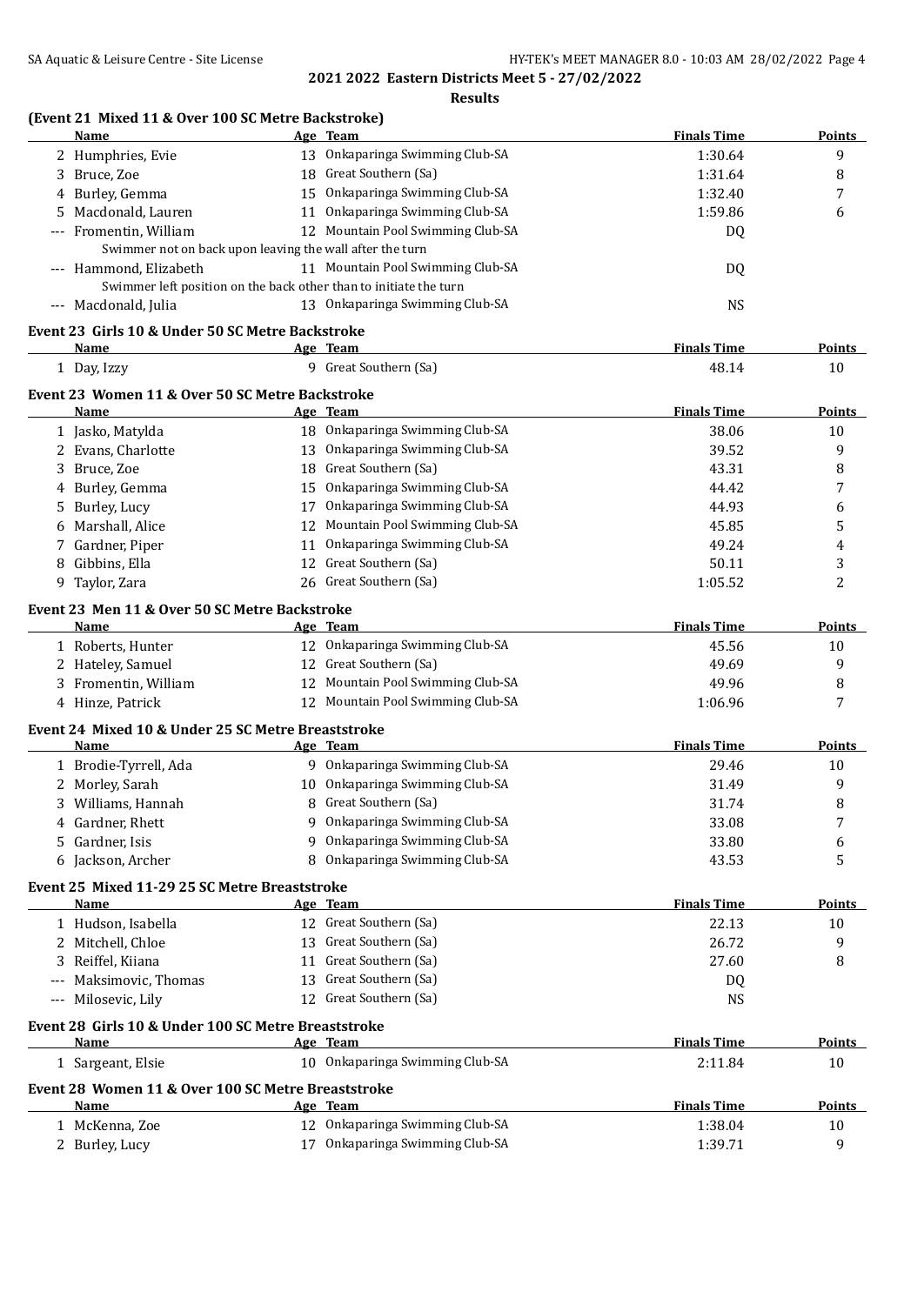**2021 2022 Eastern Districts Meet 5 - 27/02/2022 Results**

|     | (Event 28 Women 11 & Over 100 SC Metre Breaststroke)<br>Name    |    | Age Team                                                                                   | <b>Finals Time</b> | <b>Points</b>           |
|-----|-----------------------------------------------------------------|----|--------------------------------------------------------------------------------------------|--------------------|-------------------------|
|     | 3 Humphries, Evie                                               |    | 13 Onkaparinga Swimming Club-SA                                                            | 1:42.89            | 8                       |
| 4   | Burley, Gemma                                                   |    | 15 Onkaparinga Swimming Club-SA                                                            | 1:49.07            | 7                       |
| 5   | Mugford, Miley                                                  |    | 11 Onkaparinga Swimming Club-SA                                                            | 1:51.70            | 6                       |
| 6   | Hammond, Elizabeth                                              | 11 | Mountain Pool Swimming Club-SA                                                             | 1:57.05            | 5                       |
|     | Willett, Emily                                                  | 15 | Onkaparinga Swimming Club-SA                                                               | DQ                 |                         |
|     |                                                                 |    | Arm movements not simultaneous or in the same horizontal plane                             |                    |                         |
|     | --- Newman, Ella                                                |    | 14 Mountain Pool Swimming Club-SA                                                          | <b>NS</b>          |                         |
|     |                                                                 |    |                                                                                            |                    |                         |
|     | Event 28 Men 11 & Over 100 SC Metre Breaststroke<br><b>Name</b> |    | Age Team                                                                                   | <b>Finals Time</b> | Points                  |
|     | 1 Wilkins, Charlie                                              |    | 22 Onkaparinga Swimming Club-SA                                                            | 1:45.66            | 10                      |
|     | 2 Roberts, Hunter                                               |    | 12 Onkaparinga Swimming Club-SA                                                            | 1:46.25            | 9                       |
|     | --- Marsh, Samuel                                               |    | 11 Mountain Pool Swimming Club-SA                                                          | DQ                 |                         |
|     | Hands not pushed forward together from the breast               |    |                                                                                            |                    |                         |
|     |                                                                 |    |                                                                                            |                    |                         |
|     | Event 29 Mixed 10 & Under 50 SC Metre Breaststroke              |    |                                                                                            |                    |                         |
|     | Name                                                            |    | Age Team                                                                                   | <b>Finals Time</b> | <b>Points</b>           |
|     | 1 Sargeant, Elsie                                               |    | 10 Onkaparinga Swimming Club-SA                                                            | 54.97              | 10                      |
|     | 2 Kupniewski, Clancy                                            |    | 9 Onkaparinga Swimming Club-SA                                                             | 1:05.84            | 9                       |
|     | Event 30 Mixed 11 & Over 50 SC Metre Breaststroke               |    |                                                                                            |                    |                         |
|     | Name                                                            |    | <u>Age Team</u>                                                                            | <b>Finals Time</b> | <b>Points</b>           |
|     | 1 Herringer, Oliver                                             |    | 18 Mountain Pool Swimming Club-SA                                                          | 37.75              | 10                      |
|     | 2 Morley, Samuel                                                |    | 15 Onkaparinga Swimming Club-SA                                                            | 39.67              | 9                       |
| 3   | Jackson, Lainie                                                 |    | 13 Onkaparinga Swimming Club-SA                                                            | 43.57              | 8                       |
| 4   | McKenna, Zoe                                                    |    | 12 Onkaparinga Swimming Club-SA                                                            | 44.03              | 7                       |
| 5   | Jasko, Matylda                                                  | 18 | Onkaparinga Swimming Club-SA                                                               | 44.19              | 6                       |
| 6   | Willett, Isabel                                                 |    | 15 Onkaparinga Swimming Club-SA                                                            | 45.08              | 5                       |
| 7   | Marshall, Alice                                                 | 12 | Mountain Pool Swimming Club-SA                                                             | 47.63              | 4                       |
| 8   | Burley, Lucy                                                    | 17 | Onkaparinga Swimming Club-SA                                                               | 48.13              | 3                       |
| 9   | Burley, Gemma                                                   | 15 | Onkaparinga Swimming Club-SA                                                               | 49.04              | $\overline{\mathbf{c}}$ |
| 10  | Mugford, Miley                                                  | 11 | Onkaparinga Swimming Club-SA                                                               | 49.44              | $\mathbf{1}$            |
| 11  | Roberts, Hunter                                                 | 12 | Onkaparinga Swimming Club-SA                                                               | 49.55              |                         |
| 12  | Hudson, Isabella                                                | 12 | Great Southern (Sa)                                                                        | 51.11              |                         |
| 13  | Macdonald, Lauren                                               |    | 11 Onkaparinga Swimming Club-SA                                                            | 59.67              |                         |
| 14  | Gardner, Piper                                                  | 11 | Onkaparinga Swimming Club-SA                                                               | 59.79              |                         |
| 15  | Reiffel, Kiiana                                                 |    | 11 Great Southern (Sa)                                                                     | 59.84              |                         |
|     | 16 Fromentin, William                                           |    | 12 Mountain Pool Swimming Club-SA                                                          | 1:00.32            |                         |
| 17  | Mitchell, Hayley                                                |    | 13 Great Southern (Sa)                                                                     | 1:00.77            |                         |
| 18  | Kupniewski, Sidney                                              | 12 | Onkaparinga Swimming Club-SA                                                               | 1:05.29            |                         |
| 19  | Taylor, Zara                                                    | 26 | Great Southern (Sa)                                                                        | 1:14.06            |                         |
| --- | Kupniewski, Harvey                                              |    | 12 Onkaparinga Swimming Club-SA                                                            | DQ                 |                         |
|     |                                                                 |    | Head did not break the surface before hands turned in at widest part of 2nd stroke after s |                    |                         |
|     | Marsh, Samuel                                                   |    | 11 Mountain Pool Swimming Club-SA                                                          | DQ                 |                         |
|     |                                                                 |    | Arm movements not simultaneous or in the same horizontal plane                             |                    |                         |
|     | Milosevic, Lily                                                 |    | 12 Great Southern (Sa)                                                                     | <b>NS</b>          |                         |
| --- | Kemp, Samuel                                                    |    | 16 Onkaparinga Swimming Club-SA                                                            | <b>NS</b>          |                         |
|     | Event 31 Mixed 200 SC Metre IM                                  |    |                                                                                            |                    |                         |
|     | <b>Name</b>                                                     |    | Age Team                                                                                   | <b>Finals Time</b> | <b>Points</b>           |
|     | 1 Sargeant, Maeve                                               |    | 12 Onkaparinga Swimming Club-SA                                                            | 3:10.46            | 10                      |
|     | Event 32 Mixed 200 SC Metre Breaststroke                        |    |                                                                                            |                    |                         |
|     | Name                                                            |    | Age Team                                                                                   | <b>Finals Time</b> | <b>Points</b>           |
|     | 1 Cafarella, Brad                                               |    | 15 Onkaparinga Swimming Club-SA                                                            | 3:10.50            | 10                      |
|     | 2 Jackson, Lainie                                               |    | 13 Onkaparinga Swimming Club-SA                                                            | 3:21.10            | 9                       |
|     | 3 McKenna, Zoe                                                  |    | 12 Onkaparinga Swimming Club-SA                                                            | 3:28.53            | 8                       |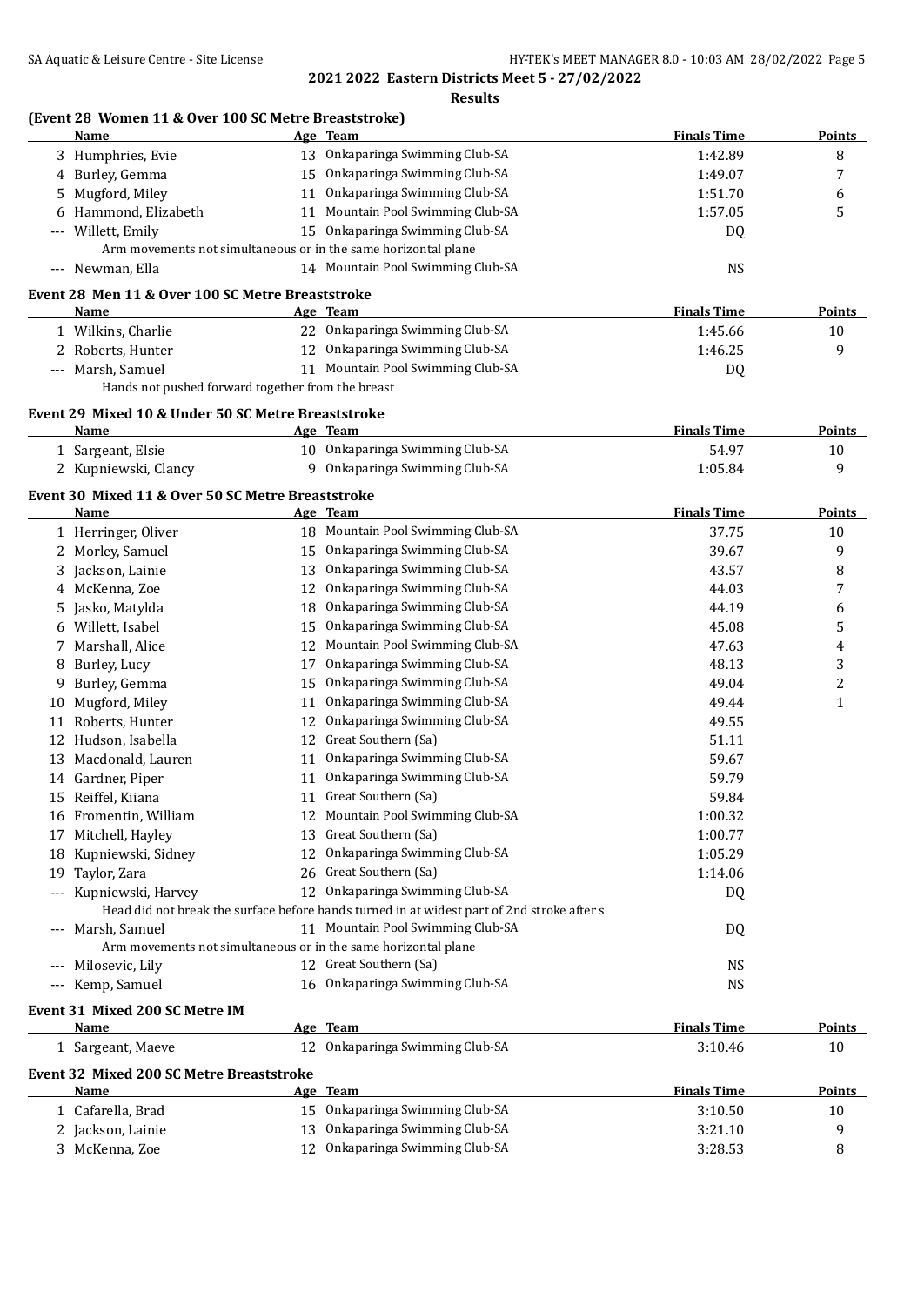# SA Aquatic & Leisure Centre - Site License **HY-TEK's MEET MANAGER 8.0 - 10:03 AM 28/02/2022** Page 6

**2021 2022 Eastern Districts Meet 5 - 27/02/2022**

**(Event 32 Mixed 200 SC Metre Breaststroke)**

| Name                                               | Age Team                                                    |                        | <b>Finals Time</b>    | <b>Points</b>  |
|----------------------------------------------------|-------------------------------------------------------------|------------------------|-----------------------|----------------|
| 4 Wilkins, Charlie                                 | 22 Onkaparinga Swimming Club-SA                             |                        | 3:45.68               | 7              |
| Event 33 Mixed 200 SC Metre Backstroke             |                                                             |                        |                       |                |
| Name                                               | Age Team                                                    |                        | <b>Finals Time</b>    | <b>Points</b>  |
| 1 Morley, Samuel                                   | 15 Onkaparinga Swimming Club-SA                             |                        | 2:48.76               | 10             |
| 2 Pashley, Fraser                                  | 12 Onkaparinga Swimming Club-SA                             |                        | 2:55.63               | 9              |
| 3 Jasko, Mikaela                                   | Onkaparinga Swimming Club-SA<br>16                          |                        | 2:56.23               | 8              |
| 4 Sargeant, Maeve                                  | Onkaparinga Swimming Club-SA<br>12                          |                        | 3:14.60               | 7              |
| Roberts, Fox<br>$-\, -\, -$                        | Onkaparinga Swimming Club-SA<br>14                          |                        | DQ                    |                |
| False start                                        |                                                             |                        |                       |                |
| Event 34 Mixed 400 SC Metre IM                     |                                                             |                        |                       |                |
| Name                                               | Age Team                                                    |                        | <b>Finals Time</b>    | <b>Points</b>  |
| 1 Cafarella, Brad                                  | 15 Onkaparinga Swimming Club-SA                             |                        | 5:38.49               | 10             |
| --- Kemp, Samuel                                   | 16 Onkaparinga Swimming Club-SA                             |                        | <b>NS</b>             |                |
|                                                    |                                                             |                        |                       |                |
| Event 35 Mixed 200 SC Metre Freestyle<br>Name      | Age Team                                                    |                        | <b>Finals Time</b>    | <b>Points</b>  |
|                                                    | 13 Onkaparinga Swimming Club-SA                             |                        | 2:38.41               |                |
| 1 Jackson, Lainie                                  | 13 Onkaparinga Swimming Club-SA                             |                        | 2:38.59               | 10<br>9        |
| 2 Jasko, Elka<br>3 Willett, Isabel                 | 15 Onkaparinga Swimming Club-SA                             |                        | 2:46.90               | 8              |
| 4 Macdonald, Lauren                                | Onkaparinga Swimming Club-SA<br>11                          |                        | 3:29.36               | 7              |
|                                                    |                                                             |                        |                       |                |
| Event 37 Girls 10 & Under 100 SC Metre IM          |                                                             |                        |                       |                |
| Name                                               | Age Team                                                    |                        | <b>Finals Time</b>    | <b>Points</b>  |
| 1 Millan, Matilda                                  | 10 Murray Bridge-SA                                         |                        | 2:16.41               | 10             |
| Event 37 Women 11 & Over 100 SC Metre IM           |                                                             |                        |                       |                |
| Name                                               | Age Team                                                    |                        | <b>Finals Time</b>    | <b>Points</b>  |
| 1 Jackson, Lainie                                  | 13 Onkaparinga Swimming Club-SA                             |                        | 1:26.16               | 10             |
| 2 Jasko, Mikaela                                   | 16 Onkaparinga Swimming Club-SA                             |                        | 1:27.31               | 9              |
| Evans, Charlotte<br>3.                             | 13 Onkaparinga Swimming Club-SA                             |                        | 1:27.42               | 8              |
| Sargeant, Maeve<br>4                               | 12 Onkaparinga Swimming Club-SA                             |                        | 1:28.71               | 7              |
| Humphries, Evie<br>5.                              | Onkaparinga Swimming Club-SA<br>13                          |                        | 1:29.59               | 6              |
| Mitchell, Hayley<br>6                              | Great Southern (Sa)<br>13                                   |                        | 1:51.97               | 5              |
| Hammond, Elizabeth                                 | Mountain Pool Swimming Club-SA<br>11                        |                        | 1:52.57               | 4              |
| Willett, Emily<br>8                                | Onkaparinga Swimming Club-SA<br>15                          |                        | 1:53.13               | 3              |
| Taylor, Zara<br>9                                  | Great Southern (Sa)<br>26                                   |                        | 2:17.29               | $\overline{c}$ |
| Mugford, Miley                                     | 11 Onkaparinga Swimming Club-SA                             |                        | D <sub>0</sub>        |                |
|                                                    | Hands not pushed forward together from the breast - breast  |                        |                       |                |
| --- Gardner, Piper                                 | 11 Onkaparinga Swimming Club-SA                             |                        | DQ                    |                |
|                                                    | Past vertical at turn: non continuous turning action - back |                        |                       |                |
| Newman, Ella<br>$-\, -\, -$                        | 14 Mountain Pool Swimming Club-SA                           |                        | <b>NS</b>             |                |
| Event 37 Men 11 & Over 100 SC Metre IM             |                                                             |                        |                       |                |
| Name                                               | Age Team                                                    |                        | <b>Finals Time</b>    | <b>Points</b>  |
| 1 Cafarella, Brad                                  | 15 Onkaparinga Swimming Club-SA                             |                        | 1:13.26               | 10             |
| 2 Herringer, Oliver                                | Mountain Pool Swimming Club-SA<br>18.                       |                        | 1:13.93               | 9              |
| Morley, Samuel<br>3.                               | Onkaparinga Swimming Club-SA<br>15                          |                        | 1:16.49               | 8              |
| Roberts, Fox<br>4                                  | 14 Onkaparinga Swimming Club-SA                             |                        | 1:19.13               | 7              |
| Pashley, Fraser<br>5                               | Onkaparinga Swimming Club-SA<br>12                          |                        | 1:32.20               | 6              |
| Wilkins, Charlie<br>6                              | Onkaparinga Swimming Club-SA<br>22                          |                        | 1:39.35               | 5              |
| Event 38 Mixed 11 & Over 200 SC Metre Medley Relay |                                                             |                        |                       |                |
| Team                                               | Relay                                                       |                        | <b>Finals Time</b>    | <b>Points</b>  |
| 1 Onkaparinga Swimming Club-SA                     | A                                                           |                        | 2:22.75               | 20             |
| 1) Jasko, Matylda W18                              | 2) Jasko, Mikaela W16                                       | 3) Cafarella, Brad M15 | 4) Morley, Samuel M15 |                |